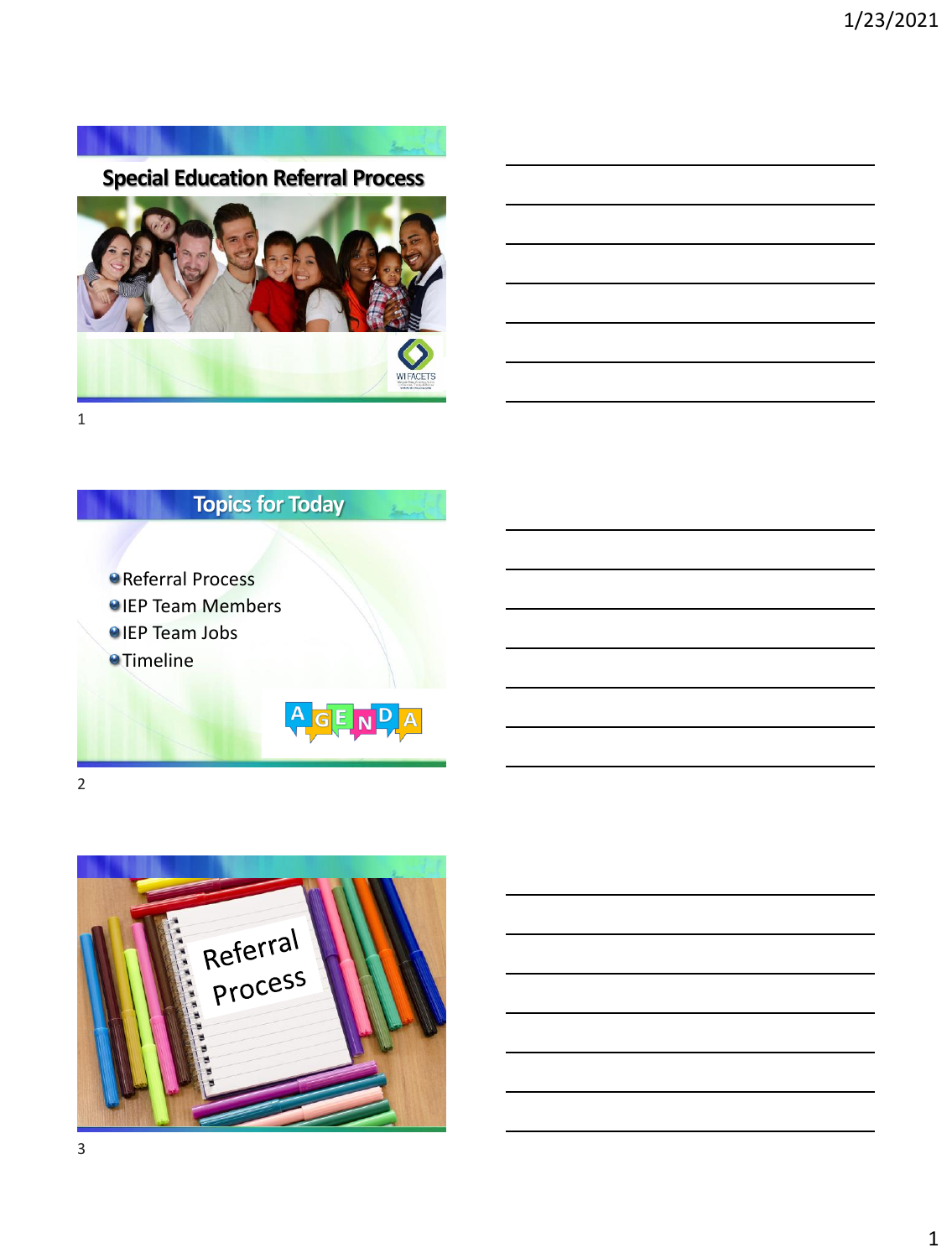

#### **Who Can Refer?**

Someone who knows the child…

- Professionals (physician, nurse, social worker, Birth to 3 staff, licensed school staff
- Other people



5

# **How to Refer?**

#### **STEP 1**

**OMUST** be in writing

- School Form OR,
- Letter ([R-1](https://dpi.wi.gov/sped/laws-procedures-bulletins/procedures/sample/forms))

**O**Include:

- Child's name
- Reasons WHY [\(PI 11.36](https://docs.legis.wisconsin.gov/code/admin_code/pi/11/36))



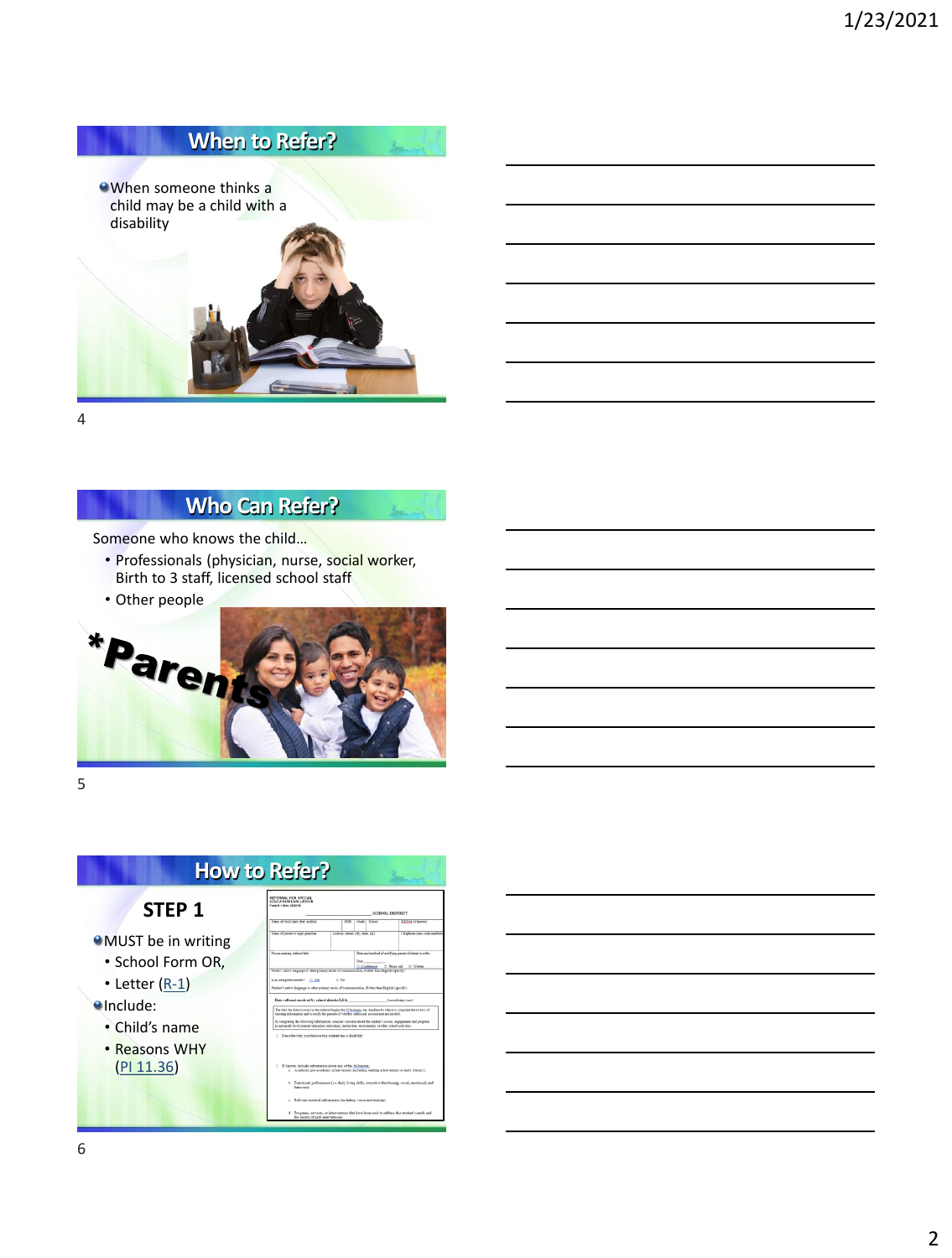## **Educational Disabilities**

- 1. Autism
- 2. Deaf/Blind
- 3. Emotional Behavioral Disability
- 4. Hearing Impairment
- 5. Intellectual Disability
- 6. Orthopedic Impairment 7. Other Health Impairment
- 8. Significant Developmental Delay
- 9. Specific Learning Disability
- 10. Speech & Language Impairment
- 11. Traumatic Brain Injury
- 12. Visual Impairment



 $\mathbf{z}$ 

7



8

# **What Happens Next?**

#### **STEP 3**

**School records referral & date** 

- <sup>o</sup> School sends written notice to parents of referral receipt **(IE-1)**
- Date starts "Timeline"
- Referral must be accepted
- **OIEP** Team appointed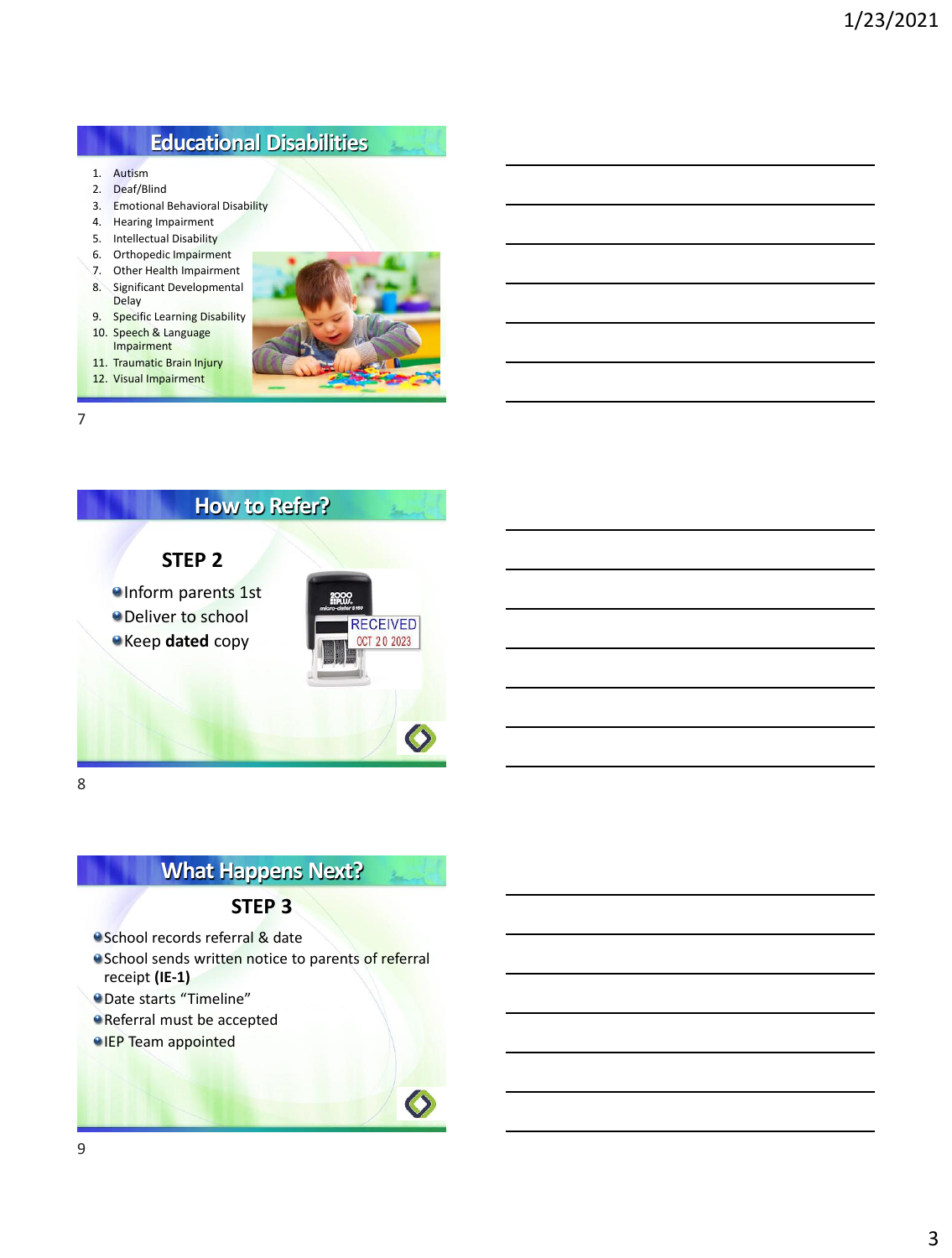





11

## **Other Required Participants**

- Regular Ed Teacher
- **•** Special Ed Teacher
- Local Education Agency (LEA) Representative
- Someone to explain tests
- **Related Services Therapist**
- **If Specific Learning Disability...**
- If Out of District...
- **Student**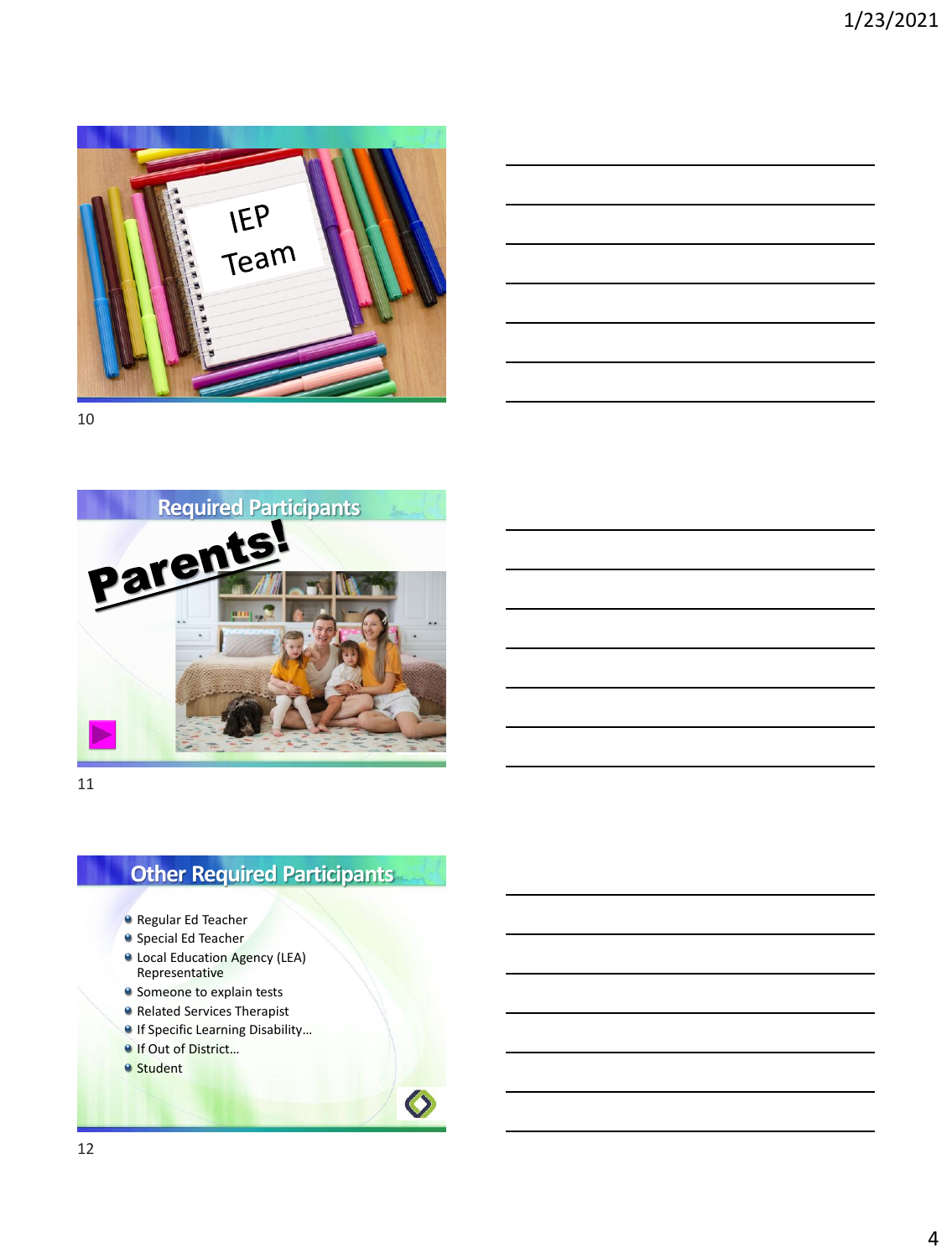# **Other IEP Team Members**

- <sup>o</sup> School or parent can invite **O**<sup>t</sup>
- **e** Knowledge or special expertis about child
- **Person inviting** decides
- Birth to 3 rep
- **O** Transition-related reps



13

## **The Job of the IEP Team**

- 1. Conduct the evaluation
- 2. Review evaluation results
- 3. Decide if child:
	- ✓Has a **disability**, **AND**
	- ✓**Needs** special education
- 4. Write the IEP
- 5. Decide placement



14